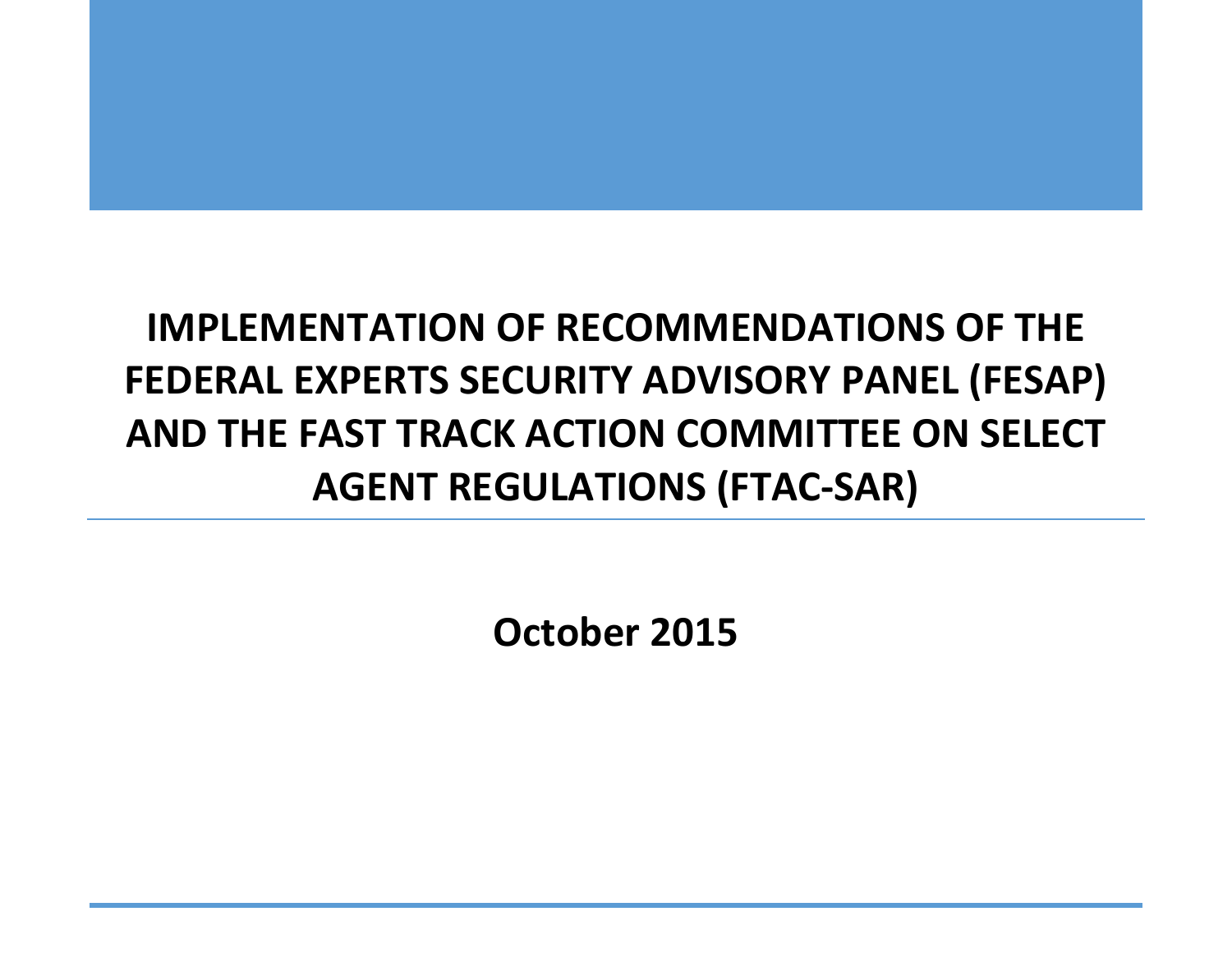#### **October 2015**

# Culture of Responsibility

| <b>RECOMMENDATION</b>                                                                                                                                                                                                                                                                                                                                                                                                                  | <b>IMPLEMENTATION PATHWAY AND PROJECTED</b>                                                                                                                                                                                                                                                                                                                                                                                                                                                             | D/A                             |
|----------------------------------------------------------------------------------------------------------------------------------------------------------------------------------------------------------------------------------------------------------------------------------------------------------------------------------------------------------------------------------------------------------------------------------------|---------------------------------------------------------------------------------------------------------------------------------------------------------------------------------------------------------------------------------------------------------------------------------------------------------------------------------------------------------------------------------------------------------------------------------------------------------------------------------------------------------|---------------------------------|
|                                                                                                                                                                                                                                                                                                                                                                                                                                        | <b>TIMELINE</b>                                                                                                                                                                                                                                                                                                                                                                                                                                                                                         | LEAD(s)                         |
| FESAP 1.1: Create and strengthen a culture that<br>emphasizes biosafety, laboratory biosecurity, and<br>responsible conduct in the life sciences. This culture<br>of responsibility should be characterized by<br>individual and institutional compliance with<br>biosafety and laboratory biosecurity regulations,<br>guidelines, standards, policies and procedures, and<br>enhanced by effective training in biorisk<br>management. | Develop and incorporate bioethics modules and quality system<br>$\bullet$<br>training into laboratory biosafety and laboratory biosecurity<br>training and/or research design. The training should include<br>discussions of ethical and legal considerations, as well as the<br>social relevance of life science research, and the range of dual-<br>use concerns that arise due to the impact of science and<br>technology on society, health, and national security. [Action by<br><b>July 2016]</b> | <b>IBMWG</b>                    |
|                                                                                                                                                                                                                                                                                                                                                                                                                                        | Promote bioethics and quality system training (creating and<br>$\bullet$<br>implementing quality planning and assurance, as well as<br>quality control and quality improvement) that includes<br>curricula on conduct that incorporates fundamental safety and<br>security responsibilities expected of all life scientists. [Action<br>by September 2016]                                                                                                                                              | <b>IBMWG</b>                    |
|                                                                                                                                                                                                                                                                                                                                                                                                                                        | Develop semi-quantitative methods to evaluate the efficacy of<br>$\bullet$<br>training, education, codes of conduct, and similar interventions<br>to reduce risk and improve safety in domestic research<br>laboratories housing infectious agents and toxins. [Action by<br>December 2017]                                                                                                                                                                                                             | Study sponsored<br>by HHS, USDA |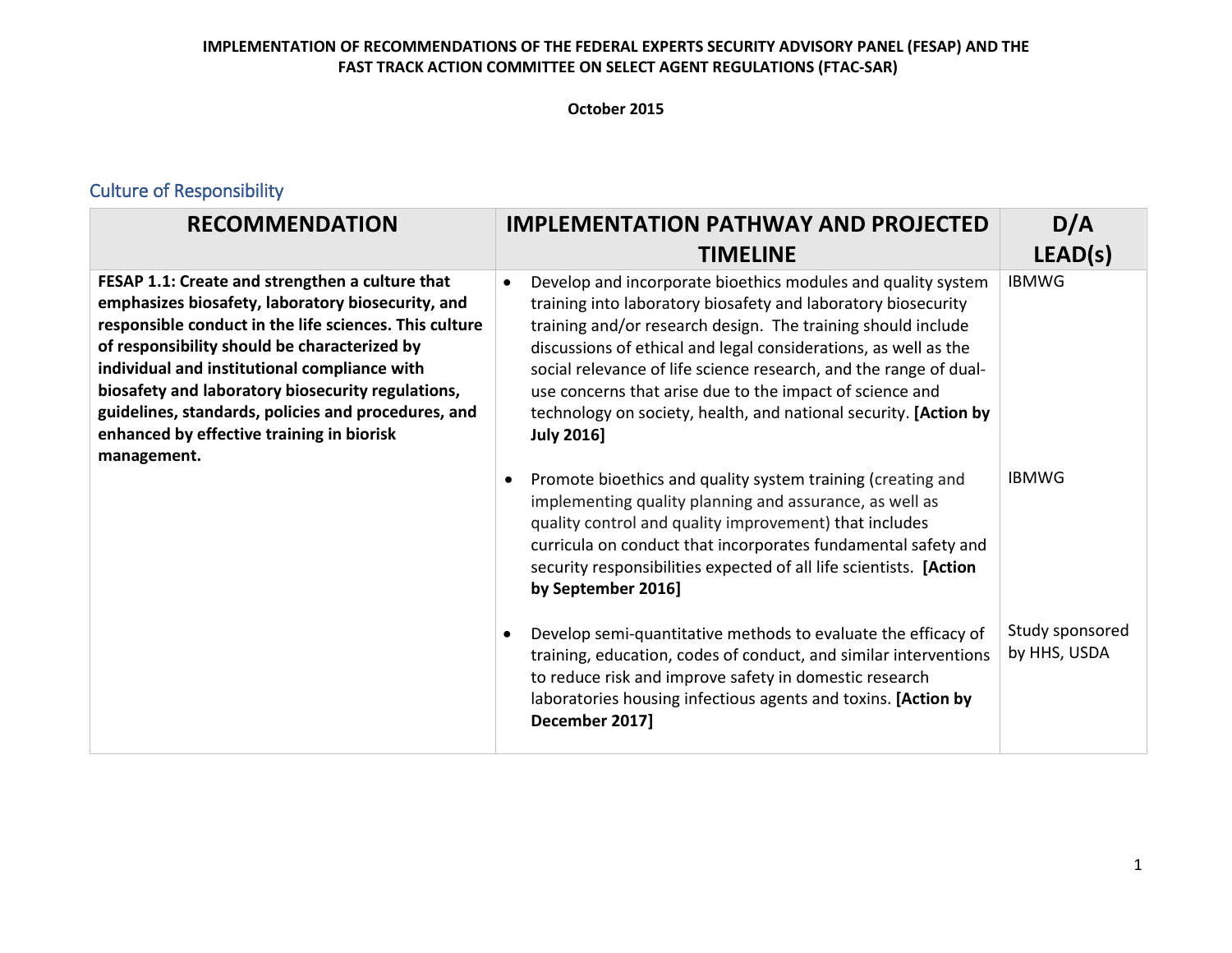#### **October 2015**

### Oversight

| <b>RECOMMENDATION</b>                                                                                                                                                                                                                                                                                                                 | <b>IMPLEMENTATION PATHWAY AND PROJECTED</b>                                                                                                                                                                                                                                                                                                                                                                                                                                                                                                                                                                                                                                                                                                                        | D/A          |
|---------------------------------------------------------------------------------------------------------------------------------------------------------------------------------------------------------------------------------------------------------------------------------------------------------------------------------------|--------------------------------------------------------------------------------------------------------------------------------------------------------------------------------------------------------------------------------------------------------------------------------------------------------------------------------------------------------------------------------------------------------------------------------------------------------------------------------------------------------------------------------------------------------------------------------------------------------------------------------------------------------------------------------------------------------------------------------------------------------------------|--------------|
|                                                                                                                                                                                                                                                                                                                                       | <b>TIMELINE</b>                                                                                                                                                                                                                                                                                                                                                                                                                                                                                                                                                                                                                                                                                                                                                    | LEAD(s)      |
| FESAP 1.2: Require that all research institutions, in<br>which human, plant, and/or animal infectious<br>agents and toxins research is conducted, have an<br>appropriate organizational and governance<br>structure to ensure compliance with biosafety,<br>biocontainment, and laboratory biosecurity<br>regulations and guidelines. | Develop an approach to require that all research institutions,<br>in which human, plant, and/or animal infectious agents and<br>toxins research is conducted, have an appropriate<br>organizational and governance structure to ensure compliance<br>with biosafety, biocontainment, and laboratory biosecurity<br>regulations and guidelines. Plan includes:<br>- Approach external organizations including research and<br>biosafety organizations in order to determine whether<br>they have the relevant guidelines that they provide to<br>their membership related to organizational and<br>governance structures.<br>- Compile all such policies and documents in a shared<br>space for access and review for harmonization.<br>[Actions by March 30, 2016] | <b>IBMWG</b> |
| FESAP 1.3: Require that an appropriately<br>constituted and qualified review entity validate<br>local policies, laboratory protocols, and mitigation<br>plans involving the inactivation, sterilization, or<br>decontamination of biohazardous materials at<br>research institutions.                                                 | HHS and USDA will identify or constitute a review entity<br>$\bullet$<br>qualified to validate local policies, laboratory protocols, and<br>mitigation plans involving the inactivation, sterilization, or<br>decontamination of biohazardous materials at research<br>institutions registered with the Federal Select Agent Program.<br>[Action by September 30, 2016]                                                                                                                                                                                                                                                                                                                                                                                            | HHS, USDA    |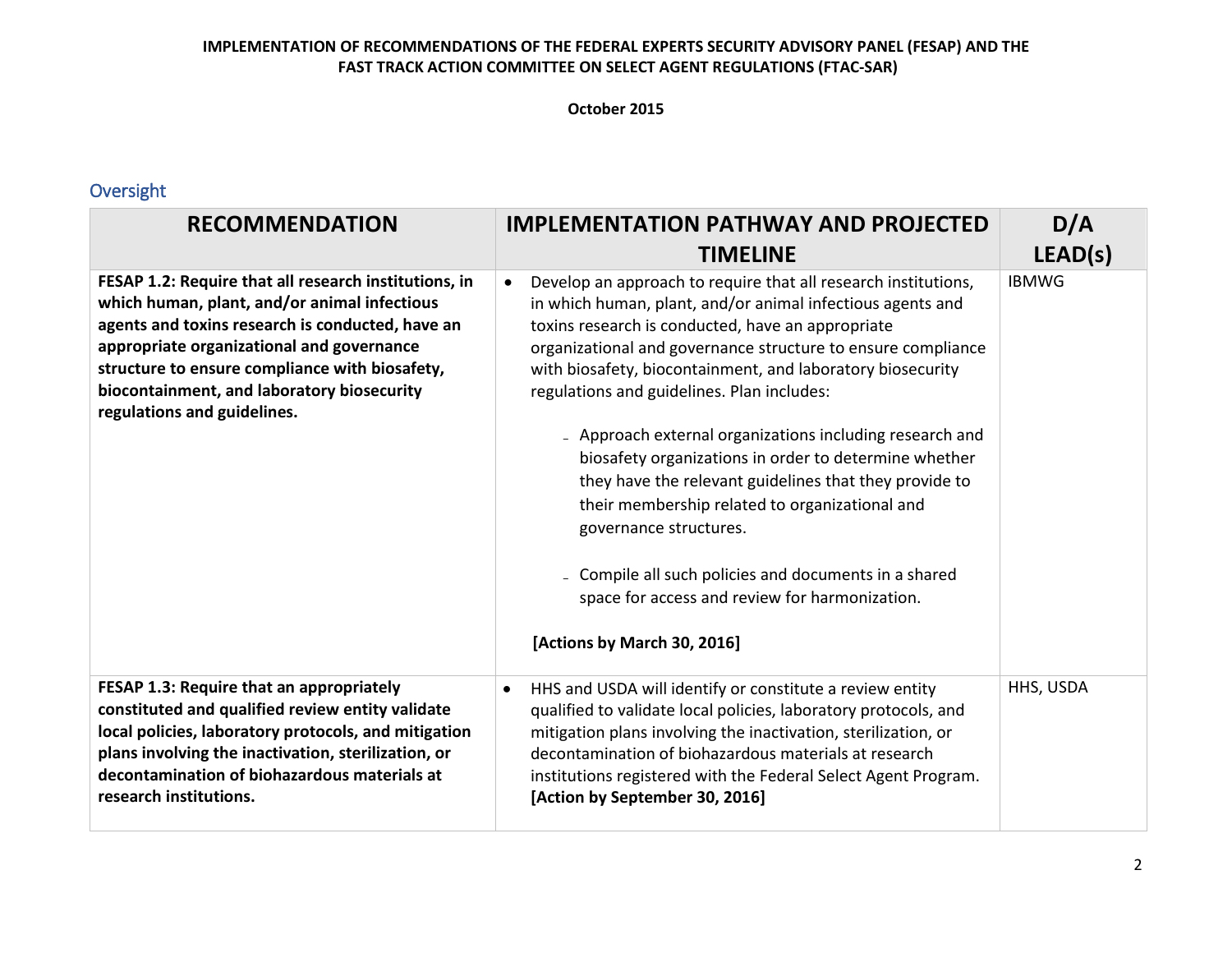#### **October 2015**

| <b>RECOMMENDATION</b>                                                                                                                                                                                                                                         | <b>IMPLEMENTATION PATHWAY AND PROJECTED</b>                                                                                                                                                                                                                                                                                                                                                                                                                                                                                                                                                                                                                                                                                                                      | D/A                                                                                            |
|---------------------------------------------------------------------------------------------------------------------------------------------------------------------------------------------------------------------------------------------------------------|------------------------------------------------------------------------------------------------------------------------------------------------------------------------------------------------------------------------------------------------------------------------------------------------------------------------------------------------------------------------------------------------------------------------------------------------------------------------------------------------------------------------------------------------------------------------------------------------------------------------------------------------------------------------------------------------------------------------------------------------------------------|------------------------------------------------------------------------------------------------|
|                                                                                                                                                                                                                                                               | <b>TIMELINE</b>                                                                                                                                                                                                                                                                                                                                                                                                                                                                                                                                                                                                                                                                                                                                                  | LEAD(s)                                                                                        |
| FTAC 11: Peer Advisory Mechanism: The FTAC<br>recommends creating an expert panel or Federal<br>Advisory Committee to serve as an external group<br>that could share best practices or make<br>recommendations to the Federal Select Agent<br>Program (FSAP). | Convene an interagency group to develop a mechanism for<br>$\bullet$<br>external stakeholders to engage with the FSAP to provide<br>subject matter expertise, including development of<br>recommendations on the specific role/mandate of the<br>mechanism and its relationship with other mechanisms (e.g.,<br>FESAP, Interagency Select Agents and Toxins Technical<br>Advisory Committee [ISATTAC]).<br>- Identify pros, cons, and feasibility of options. [Action by<br>December 2015]<br>- Obtain feedback from stakeholders and identify<br>preferred option. [Action by January 2016]<br>- Develop a plan to institute preferred option. [Action by<br><b>March 2016]</b><br>- Implement measures to establish preferred option.<br>[Action by June 2016] | HHS and USDA<br>lead with<br>participation<br>from FBI, DOI,<br>DOD, DHS, EPA,<br>DOC, and DOS |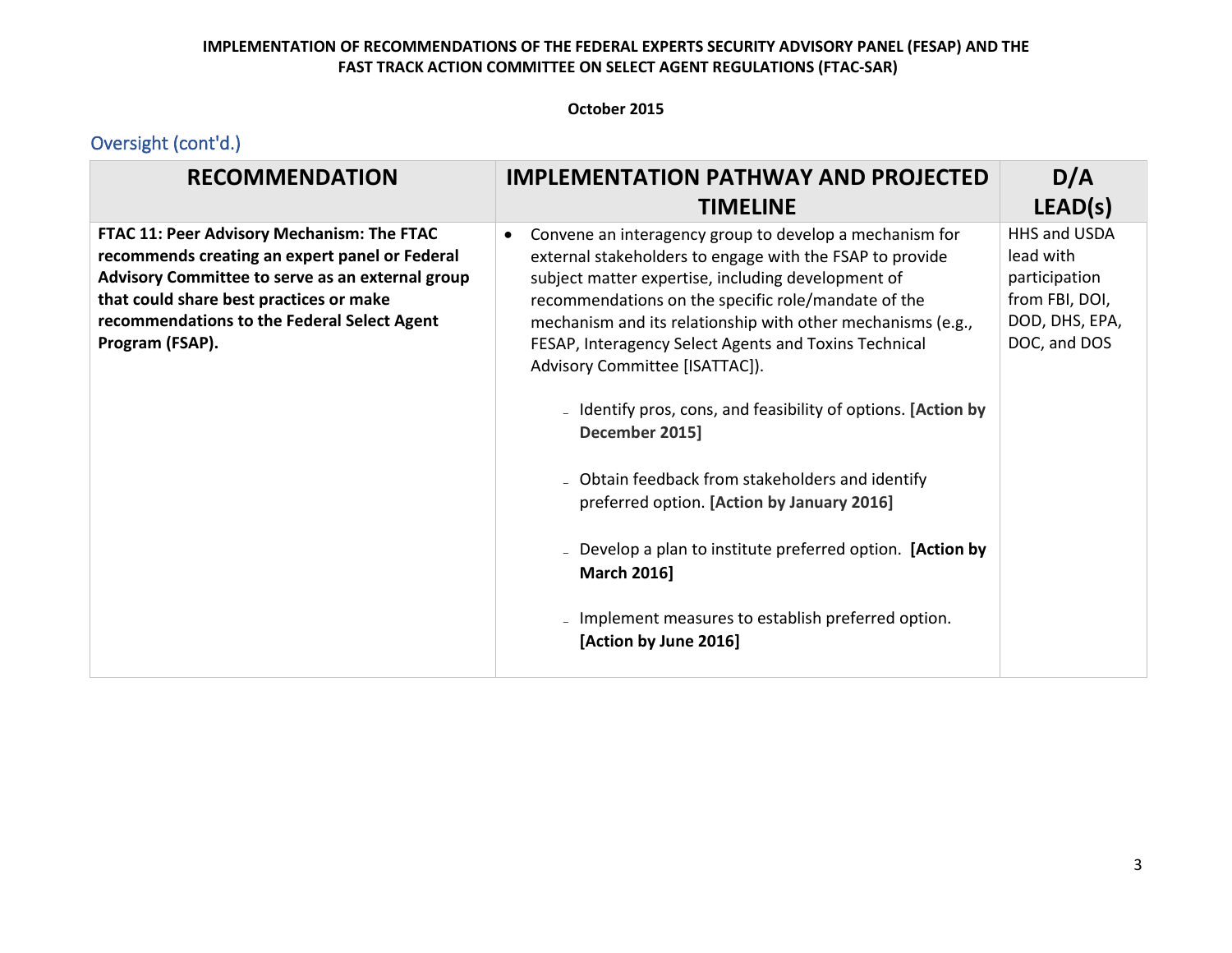#### **October 2015**

## Outreach and Education

| <b>RECOMMENDATION</b>                                                                                                                                                                                                                                                                         | <b>IMPLEMENTATION PATHWAY AND PROJECTED</b>                                                                                                                                                                                                                                                                                                                                                                                                                                                                   | D/A          |
|-----------------------------------------------------------------------------------------------------------------------------------------------------------------------------------------------------------------------------------------------------------------------------------------------|---------------------------------------------------------------------------------------------------------------------------------------------------------------------------------------------------------------------------------------------------------------------------------------------------------------------------------------------------------------------------------------------------------------------------------------------------------------------------------------------------------------|--------------|
|                                                                                                                                                                                                                                                                                               | <b>TIMELINE</b>                                                                                                                                                                                                                                                                                                                                                                                                                                                                                               | LEAD(s)      |
| FESAP 1.4: Support the development and<br>implementation of security awareness education<br>programs/curriculum that:<br>Underscore personal responsibility for<br>safeguarding potentially hazardous<br>biological agents;                                                                   | FBI has developed a security awareness program that is<br>consistent with the recommendation and will work with<br>interagency partners to assist with implementation - or in<br>developing a program tailored for their use. [Action by<br>November 30, 2016]                                                                                                                                                                                                                                                | <b>FBI</b>   |
| Share information about security breaches<br>$\bullet$<br>that have occurred involving infectious or<br>toxic materials;<br>Emphasize the need for self and peer<br>$\bullet$<br>reporting;<br>Discuss material protection strategies; and<br>Explain exploitation of life sciences research. | FBI recommends inclusion of an additional element:<br>Incorporate security awareness education as a means to<br>reinforce existing safety, ethics, and other training<br>programs and provide better understanding as to the<br>rationale for the existence of compliance requirements<br>associated with the Select Agent Program.                                                                                                                                                                           |              |
| FESAP 1.5: Develop and implement strategies to<br>ensure effective communication and awareness of<br>biosafety, biocontainment, and biosecurity.                                                                                                                                              | Develop a strategic communications plan for biosafety,<br>$\bullet$<br>biocontainment, and biosecurity outreach and education.<br>[Action by January 2016]<br>Support an outreach program to promote effective<br>$\bullet$<br>communication and awareness of biosafety, biocontainment,<br>and laboratory biosecurity; improve biorisk management; and<br>help coordinate interagency outreach activities that deal with<br>biosafety, biocontainment, and laboratory biosecurity. [Action<br>to be ongoing] | <b>IBMWG</b> |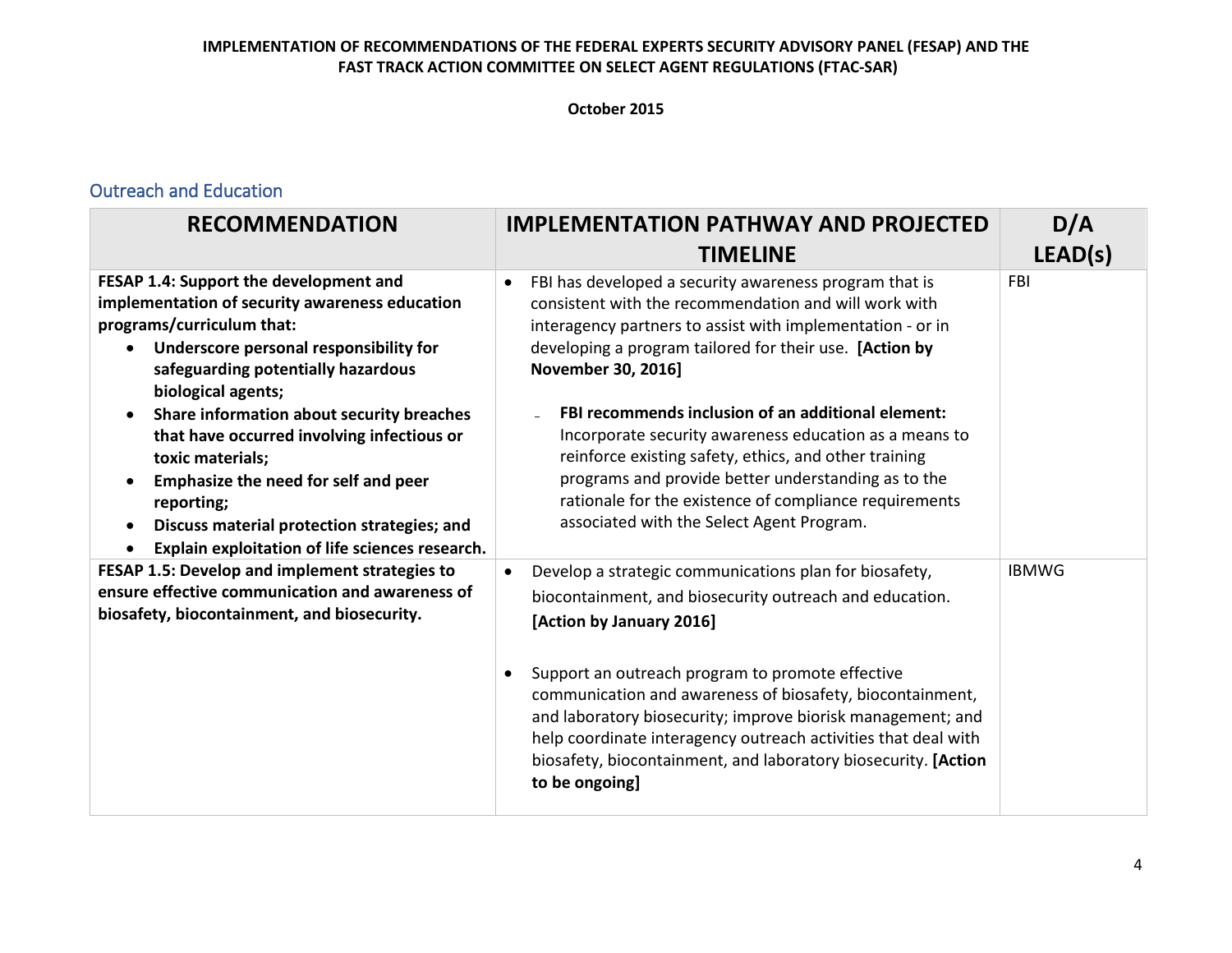#### **October 2015**

# Outreach and Education (cont'd.)

| <b>RECOMMENDATION</b>                                                                                                                                                                                           | <b>IMPLEMENTATION PATHWAY AND PROJECTED</b>                                                                                                                                                                                                    | D/A                                                              |
|-----------------------------------------------------------------------------------------------------------------------------------------------------------------------------------------------------------------|------------------------------------------------------------------------------------------------------------------------------------------------------------------------------------------------------------------------------------------------|------------------------------------------------------------------|
|                                                                                                                                                                                                                 | <b>TIMELINE</b>                                                                                                                                                                                                                                | LEAD(s)                                                          |
| FTAC 2: Public Release of information: The FTAC<br>recommends that information about biological<br>select agents and toxins (BSAT) research, including<br>laboratory incidents, be periodically provided to the | FSAP will release aggregate information on laboratory incidents<br>$\bullet$<br>on an annual basis. [Action to be conducted annually<br>beginning in June 2016]                                                                                | <b>FSAP</b>                                                      |
| public, and that Federal BSAT laboratories adopt, to<br>the maximum extent feasible, a policy of<br>transparency regarding both the agents used and<br>laboratory incidents.                                    | Federal BSAT laboratories develop and adopt a policy of<br>transparency, to the maximum extent feasible, regarding both<br>the agents used and laboratory incidents. [Action to be<br>ongoing]                                                 | Federal D/As with<br><b>BSAT laboratories</b>                    |
|                                                                                                                                                                                                                 | Encourage non-Federal BSAT laboratories to adopt a policy of<br>$\bullet$<br>transparency, to the maximum extent feasible and based on<br>federal guidance, regarding both the agents used and<br>laboratory incidents. [Action to be ongoing] | Federal D/As with<br><b>BSAT laboratories</b>                    |
| FTAC 3: Sharing Best Practices: The FTAC<br>recommends members of the regulated community<br>establish a mechanism for sharing best practices.                                                                  | Consult with relevant stakeholders to identify a mechanism for<br>$\bullet$<br>sharing best practices; and, support establishment of a plan to<br>implement. [Action by January 2016]                                                          | HHS/CDC and<br>USDA/ARS in<br>collaboration<br>with stakeholders |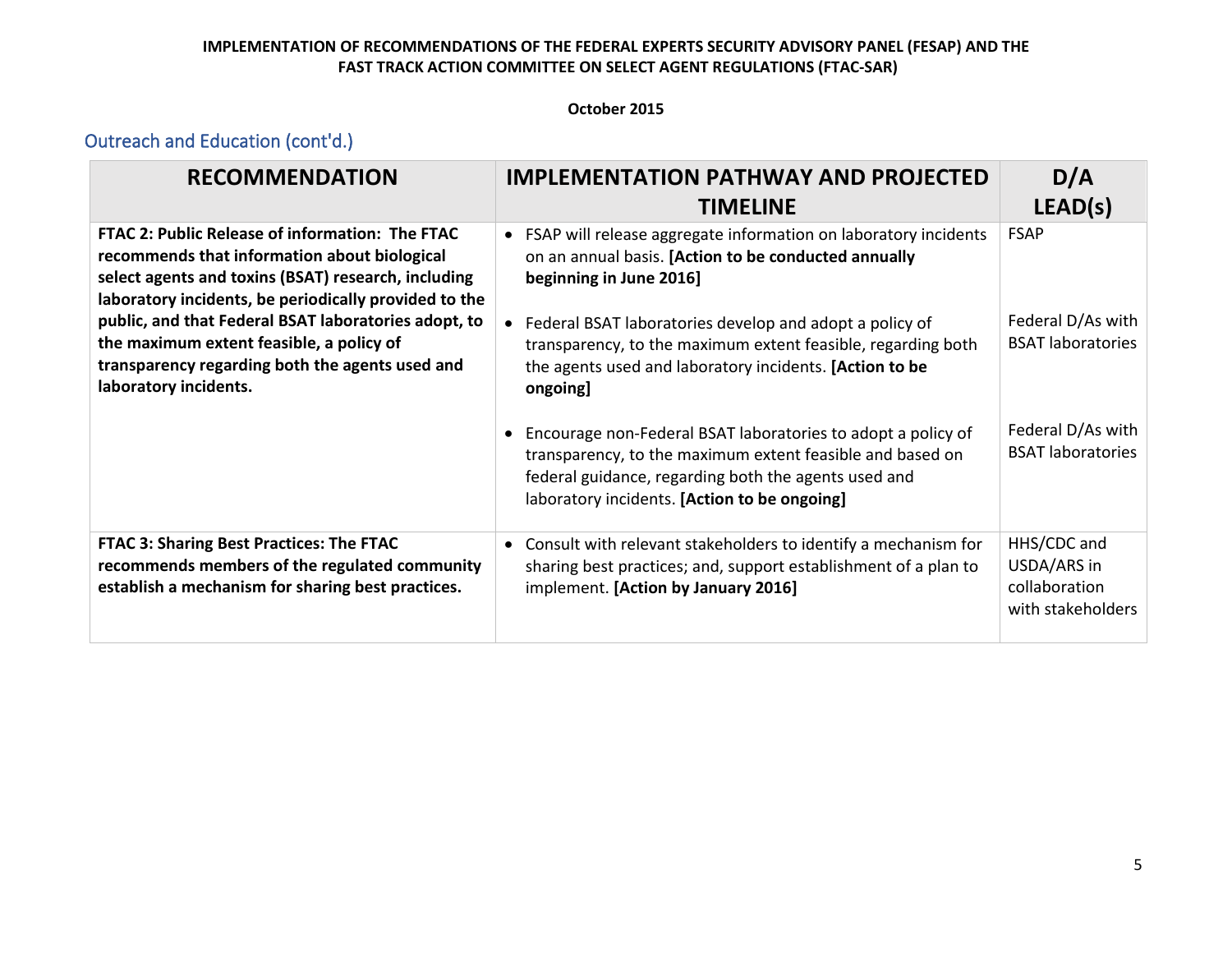#### **October 2015**

# Outreach and Education (cont'd.)

| <b>RECOMMENDATION</b>                                                                                                                                                                                                                                                                           | <b>IMPLEMENTATION PATHWAY AND PROJECTED</b>                                                                                                                                                                                                                                                                                                                                                                                                                                                                                                                                                                                                                          | D/A                                                     |
|-------------------------------------------------------------------------------------------------------------------------------------------------------------------------------------------------------------------------------------------------------------------------------------------------|----------------------------------------------------------------------------------------------------------------------------------------------------------------------------------------------------------------------------------------------------------------------------------------------------------------------------------------------------------------------------------------------------------------------------------------------------------------------------------------------------------------------------------------------------------------------------------------------------------------------------------------------------------------------|---------------------------------------------------------|
|                                                                                                                                                                                                                                                                                                 | <b>TIMELINE</b>                                                                                                                                                                                                                                                                                                                                                                                                                                                                                                                                                                                                                                                      | LEAD(s)                                                 |
| FTAC 12: International Engagement: The FTAC<br>recommends international engagement to explore<br>harmonization of pathogen security standards and<br>ensure understanding of the rationale for, and<br>implementation of, the SAR-equivalent standards<br>by collaborating foreign governments. | Support efforts, including convening and expanding<br>membership of the International Expert Group for Biosafety and<br>Biosecurity Regulation (IEGBBR), an informal ad hoc group<br>consisting of members from several countries for the purpose<br>of sharing the experiences by individuals responsible for<br>development and implementation of biosafety and security<br>regulations governing the possession, importation and use of<br>infectious disease agents and toxins by biological laboratories in<br>accordance with the Biological and Toxin Weapons Convention<br>and the United Nations Security Council Resolution 1540.<br>[Action by June 2016] | <b>FSAP</b>                                             |
|                                                                                                                                                                                                                                                                                                 | Initiate one or more international meetings to discuss pathogen<br>$\bullet$<br>security regulations, policies, and practices, and opportunities<br>to strengthen biorisk management on an international basis.<br>[Action by August 2017]                                                                                                                                                                                                                                                                                                                                                                                                                           | DOS and/or DOD<br>with FSAP and<br>other D/A<br>support |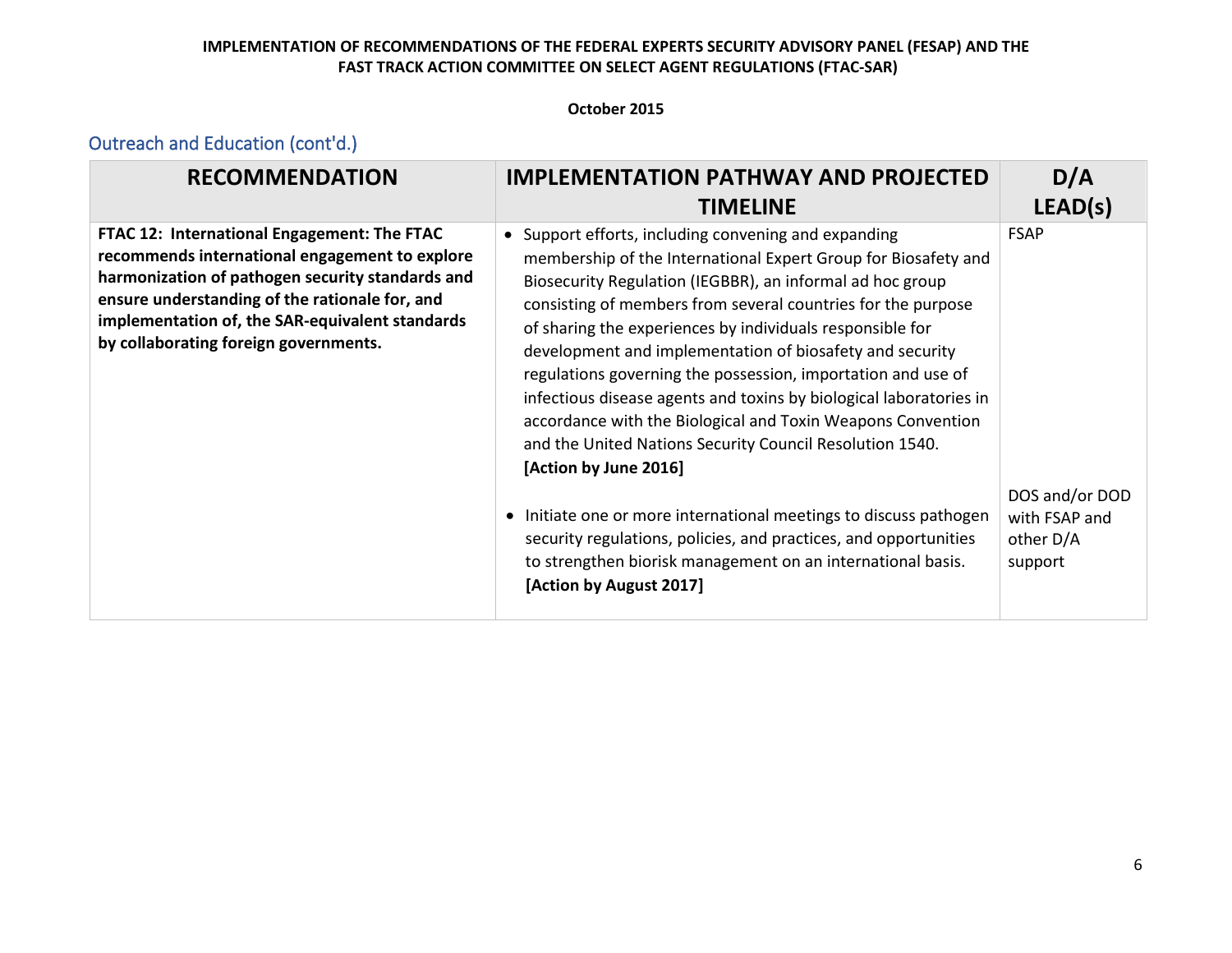#### **October 2015**

# Applied Biosafety Research

| <b>RECOMMENDATION</b>                                                                                                                                                                                                            | <b>IMPLEMENTATION PATHWAY AND PROJECTED</b>                                                                                                                                                                                                                          | D/A                                               |
|----------------------------------------------------------------------------------------------------------------------------------------------------------------------------------------------------------------------------------|----------------------------------------------------------------------------------------------------------------------------------------------------------------------------------------------------------------------------------------------------------------------|---------------------------------------------------|
|                                                                                                                                                                                                                                  | <b>TIMELINE</b>                                                                                                                                                                                                                                                      | LEAD(s)                                           |
| FESAP 1.6: Develop and maintain a robust federally-<br>supported program of applied biosafety research to<br>create additional evidence-based practices and<br>technologies, and to update existing practices and<br>operations. | HHS, USDA, DOD, and DHS to convene a small group to<br>$\bullet$<br>develop an implementation plan, timeline, and resource<br>strategy including potential for consultation with external<br>stakeholders. [Action by January 30, 2016]<br>Elements of plan include: | Lead: HHS, USDA;<br>with support<br>from DHS, DOD |
|                                                                                                                                                                                                                                  | Determine whether any entities maintain an existing<br>database on applied biosafety research.                                                                                                                                                                       |                                                   |
|                                                                                                                                                                                                                                  | - Support study to develop a national research agenda for<br>applied biosafety with a one health focus to improve the<br>management of biohazard risks.                                                                                                              |                                                   |
|                                                                                                                                                                                                                                  | Develop a sustainable program of applied biosafety<br>research to create additional and update existing<br>evidence based practices and technologies for the<br>laboratory and the field.                                                                            |                                                   |
|                                                                                                                                                                                                                                  | Maintain applied biosafety research program.                                                                                                                                                                                                                         |                                                   |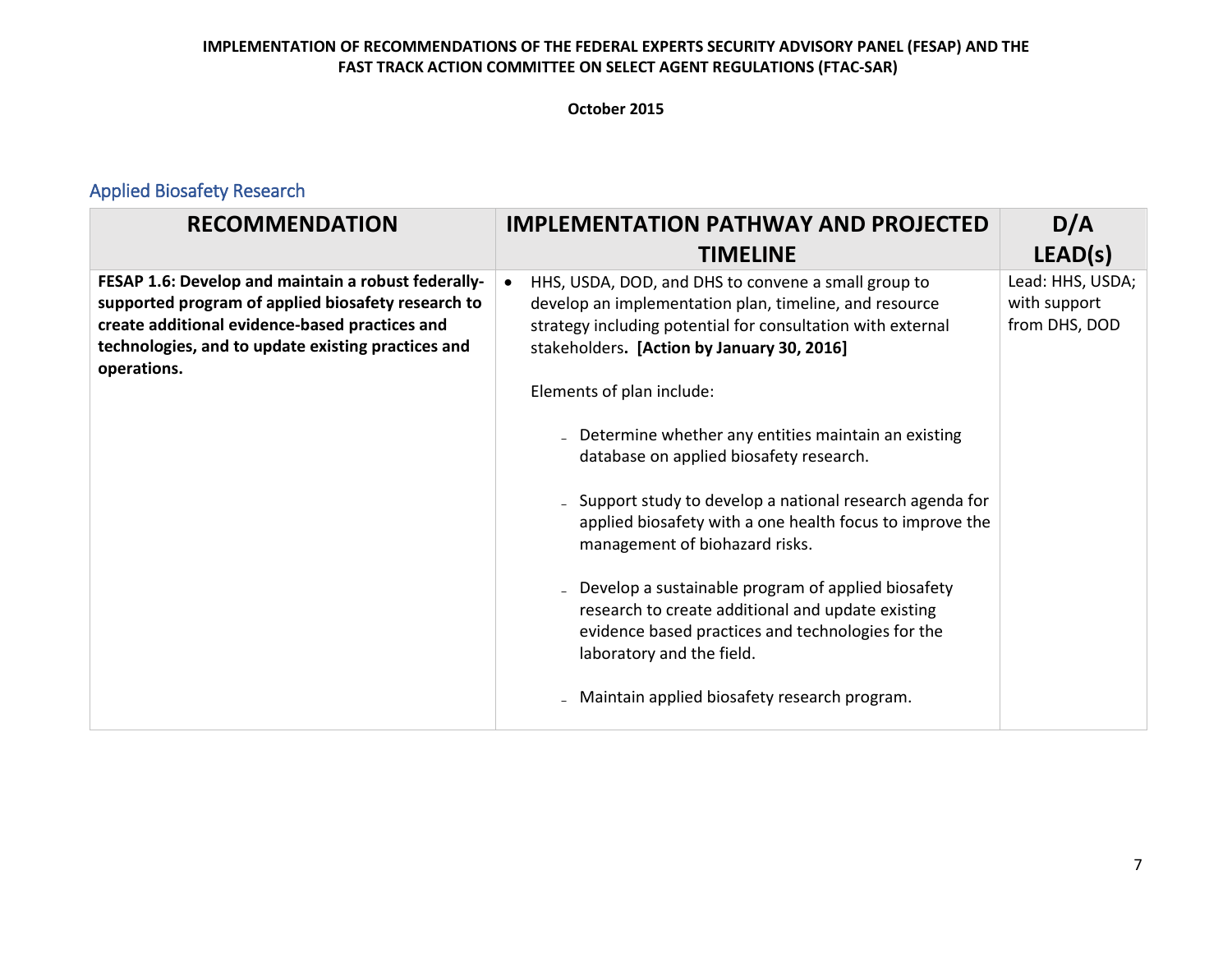#### **October 2015**

# Incident Reporting

| <b>RECOMMENDATION</b>                                                                                                                                       | <b>IMPLEMENTATION PATHWAY AND PROJECTED</b>                                                                               | D/A                          |
|-------------------------------------------------------------------------------------------------------------------------------------------------------------|---------------------------------------------------------------------------------------------------------------------------|------------------------------|
|                                                                                                                                                             | <b>TIMELINE</b>                                                                                                           | LEAD(s)                      |
| FESAP 1.7: Establish a new voluntary, anonymous,<br>non-punitive incident-reporting system for research<br>laboratories that would ensure the protection of | Pilot Incident Reporting System on HHS intranet. [Action by<br>December 2016]                                             | HHS, IBMWG                   |
| sensitive and private information, as necessary.                                                                                                            | Pilot incident reporting system by other Federal D/A,<br>dependent on outcome of pilot. [Action by December 2017]         | <b>Other Federal</b><br>D/As |
|                                                                                                                                                             | Expand incident reporting system to non-Federal stakeholders,<br>dependent on outcome of pilot. [Action by December 2018] | Federal D/As                 |

# Material Accountability

| <b>RECOMMENDATION</b>                                                                                                                                                                      | <b>IMPLEMENTATION PATHWAY AND PROJECTED</b><br><b>TIMELINE</b>                                                                                                                                                                                                                 | D/A<br>LEAD(s)             |
|--------------------------------------------------------------------------------------------------------------------------------------------------------------------------------------------|--------------------------------------------------------------------------------------------------------------------------------------------------------------------------------------------------------------------------------------------------------------------------------|----------------------------|
| FESAP 1.8: Increase awareness of existing material<br>accountability best practices, and support the<br>establishment of material accountability procedures<br>where none currently exist. | Establish a small group of subject matter experts and<br>implement next steps to enhance inventory control, including<br>mechanisms to ensure biological material ownership and<br>responsibility is transferred when an individual leaves the<br>organization. Plan includes: | HHS, USDA, DHS,<br>and DOD |
| and<br>FESAP 2.5: Improve guidance regarding working<br>stocks and inventory control.                                                                                                      | - Approach external groups for best practices on<br>pathogen inventory.<br>- Develop a best practice guidance for the research                                                                                                                                                 |                            |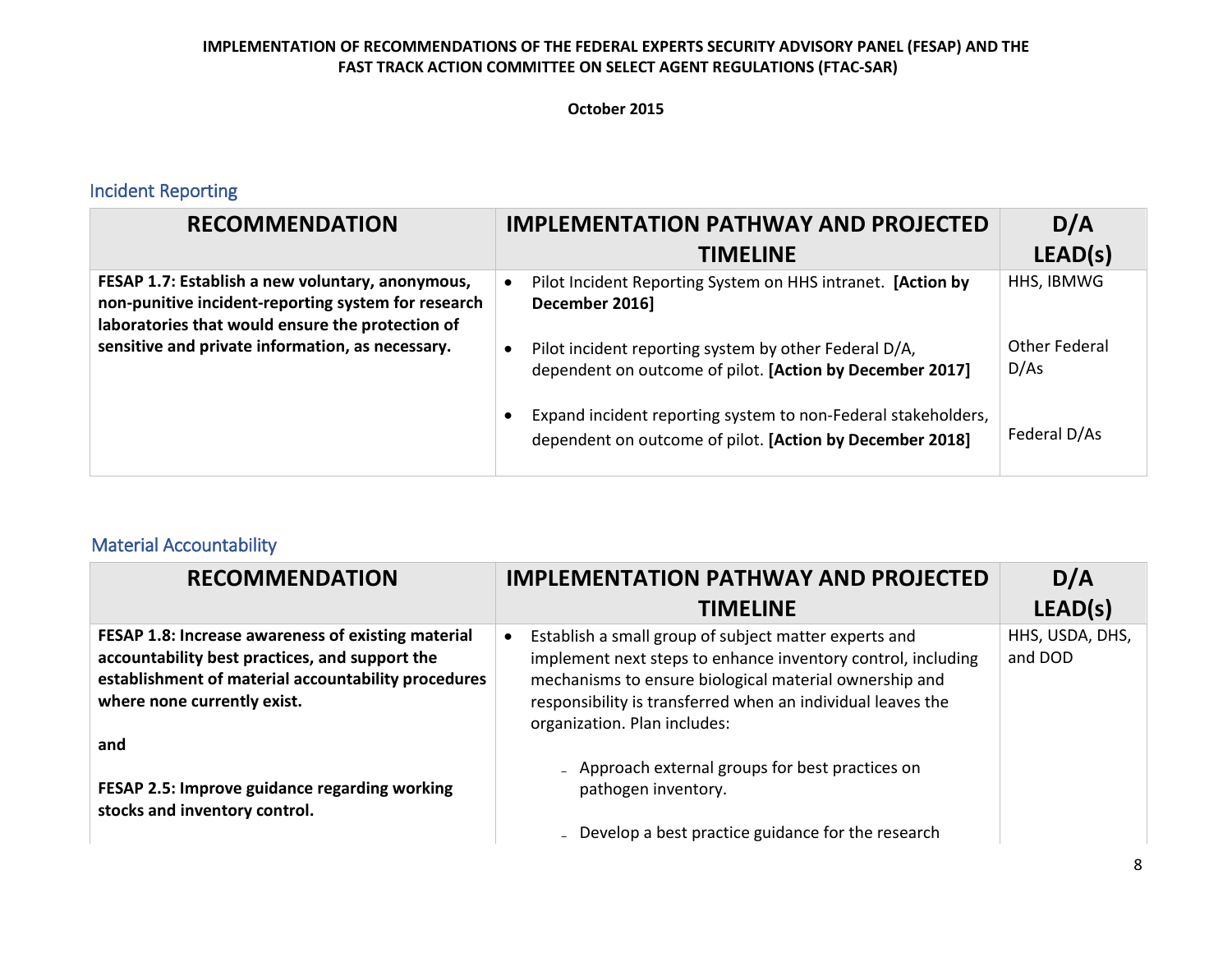#### **October 2015**

|  | Material Accountability (cont'd.) |  |
|--|-----------------------------------|--|
|--|-----------------------------------|--|

| <b>RECOMMENDATION</b> | <b>IMPLEMENTATION PATHWAY AND PROJECTED</b><br><b>TIMELINE</b>                                                                                            | D/A<br>LEAD(s) |
|-----------------------|-----------------------------------------------------------------------------------------------------------------------------------------------------------|----------------|
|                       | community.                                                                                                                                                |                |
|                       | - Ask all research entities to develop and adopt a<br>specimen management policy.                                                                         |                |
|                       | - Require all $D/A$ to incorporate a select agent annex or<br>other specificity into their scientific collections policies<br>that ensure accountability. |                |
|                       | Improve guidance regarding inventory control for<br>working stocks.                                                                                       |                |
|                       | [Actions above by January 30, 2016]                                                                                                                       |                |
|                       | Develop a strategic communication plan to address<br>BSAT material accountability [Action by March 2016]                                                  | <b>IBMWG</b>   |
|                       | - Support outreach efforts to stakeholders (federal and<br>non-federal) to address BSAT material accountability.                                          |                |
|                       | [Action to be ongoing]                                                                                                                                    | <b>IBMWG</b>   |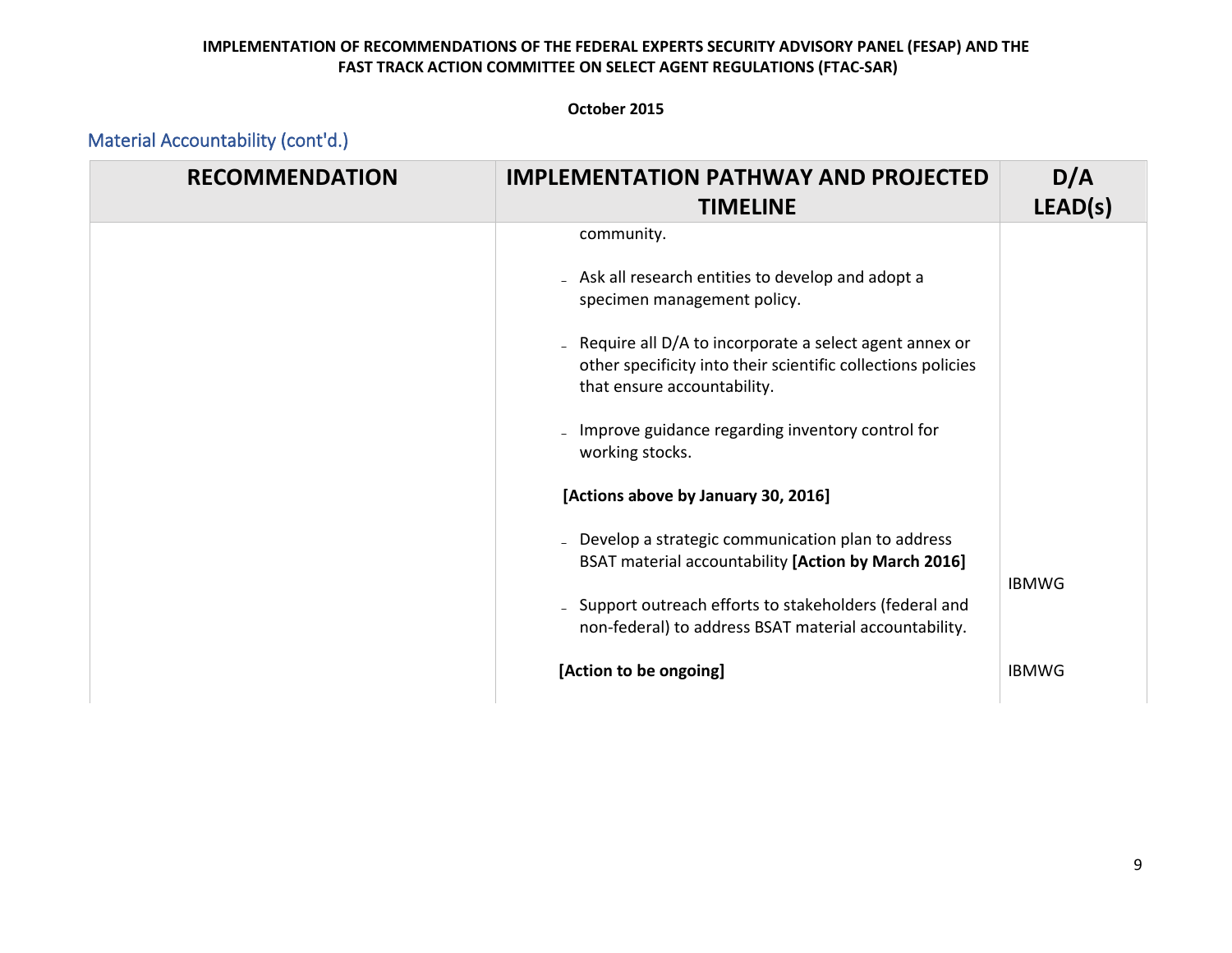#### **October 2015**

# Material Accountability (cont'd.)

| <b>RECOMMENDATION</b>                                                                                                                                                                                                                                                                          | <b>IMPLEMENTATION PATHWAY AND PROJECTED</b>                                                                                                                                                                                                                                                                                                              | D/A         |
|------------------------------------------------------------------------------------------------------------------------------------------------------------------------------------------------------------------------------------------------------------------------------------------------|----------------------------------------------------------------------------------------------------------------------------------------------------------------------------------------------------------------------------------------------------------------------------------------------------------------------------------------------------------|-------------|
|                                                                                                                                                                                                                                                                                                | <b>TIMELINE</b>                                                                                                                                                                                                                                                                                                                                          | LEAD(s)     |
| FTAC 6: Inventory Control Requirements: The FTAC<br>recommends retaining requirements to maintain<br>inventories of samples containing biological select<br>agents and toxins, while ensuring that BSAT<br>institutions are not requested to characterize<br>biological agents quantitatively. | Review, and update if necessary, guidance and training related<br>$\bullet$<br>to inventory management to specifically preclude the<br>quantitative characterization of biological agents (e.g.,<br>Guidance on the Inventory of Select Agents and Toxins 7 CFR<br>Part 331, 9 CFR Part 121, 42 CFR Part 73; 16 April 2015).<br>[Action by January 2016] | <b>FSAP</b> |

#### Inspection Processes

| <b>RECOMMENDATION</b>                                                                                                                                                                                            | <b>IMPLEMENTATION PATHWAY AND PROJECTED</b><br><b>TIMELINE</b>                                                                                                                                                                                                                                                                                                                                                                                                                                                              | D/A<br>LEAD(s)             |
|------------------------------------------------------------------------------------------------------------------------------------------------------------------------------------------------------------------|-----------------------------------------------------------------------------------------------------------------------------------------------------------------------------------------------------------------------------------------------------------------------------------------------------------------------------------------------------------------------------------------------------------------------------------------------------------------------------------------------------------------------------|----------------------------|
| FTAC 7: Consistency of Inspections: The FTAC<br>recommends development of an approach to<br>improve the consistency of the inspection process<br>across inspectors, inspecting agencies, and<br>inspected sites. | Establish an interagency working group to develop a<br>$\bullet$<br>mechanism to solicit input from stakeholders related to<br>inconsistencies and other issues experienced by stakeholders<br>during inspections. Solicit concrete examples of inspection<br>inconsistencies and issues.<br>[Action by January 2016]<br>The FSAP will gather concrete examples of the inconsistencies<br>and issues identified by stakeholders, and develop an approach<br>to improving the consistency of inspections and resolving these | <b>FSAP</b><br><b>FSAP</b> |
|                                                                                                                                                                                                                  | issues. [Action by October 2016]                                                                                                                                                                                                                                                                                                                                                                                                                                                                                            |                            |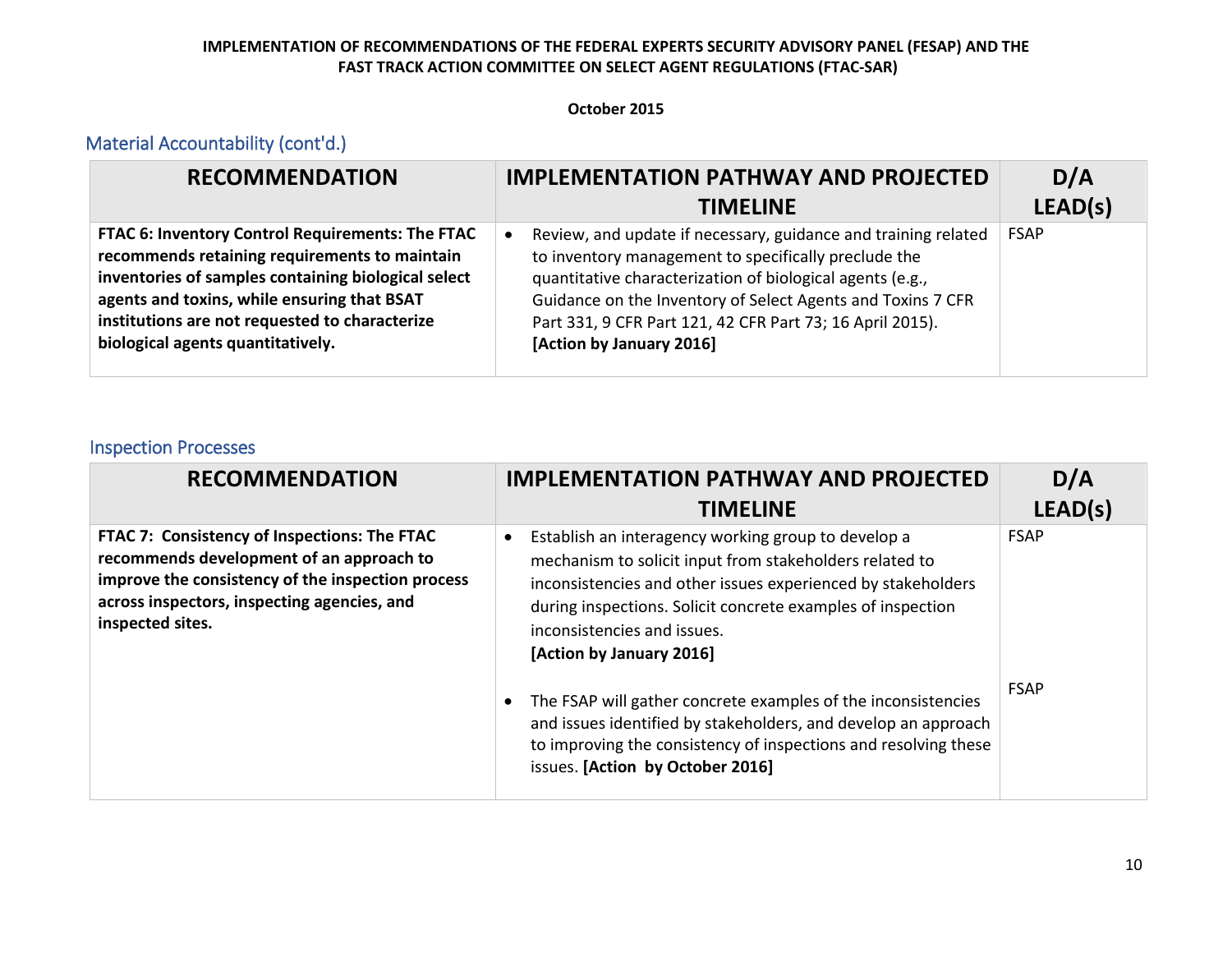#### **October 2015**

# Inspection Processes (cont'd.)

| <b>RECOMMENDATION</b>                                                                                                                                                                                                           | <b>IMPLEMENTATION PATHWAY AND PROJECTED</b><br><b>TIMELINE</b>                                                                                                                                                                                                                                                                                                                                                              | D/A<br>LEAD(s)             |
|---------------------------------------------------------------------------------------------------------------------------------------------------------------------------------------------------------------------------------|-----------------------------------------------------------------------------------------------------------------------------------------------------------------------------------------------------------------------------------------------------------------------------------------------------------------------------------------------------------------------------------------------------------------------------|----------------------------|
| FTAC 8: Improve Customer Service in<br><b>Communicating with Regulated Entities: The FTAC</b><br>recommends improving communication before and<br>after site inspections and improving the timeliness<br>of inspection reports. | Develop policies and practices to communicate inspection<br>$\bullet$<br>reports to registered entities within 60 days of the completion<br>of the inspection. [Action to be ongoing]<br>Explore the feasibility of the establishment of an electronic<br>$\bullet$<br>mechanism for communication of information between the                                                                                               | <b>FSAP</b><br><b>FSAP</b> |
|                                                                                                                                                                                                                                 | registered entities and the FSAP related to inspections and<br>identify elements of the mechanism. [Action by June 2016]<br>If feasible, make progress toward establishment of an<br>$\bullet$<br>electronic mechanism (e.g., Electronic National Select Agent<br>Registry [E-NSAR]) for communication of information between<br>the registered entities and the FSAP related to inspections.<br>[Action by September 2016] | <b>FSAP</b>                |
| FTAC 9: Categorize Inspection Findings: The FTAC<br>recommends developing a system to categorize<br>findings on inspection reports.                                                                                             | Develop definitions for categories of findings on inspection<br>$\bullet$<br>reports (e.g., administrative, important, critical). [Action by<br>February 2016]                                                                                                                                                                                                                                                              | <b>FSAP</b>                |
| FTAC 10: Appeals Process: The FTAC recommends<br>expanding the appeals process for institutions to<br>adjudicate disputed findings in inspection reports.                                                                       | Develop a formal mechanism for entities to appeal inspection<br>$\bullet$<br>findings which are disputed by an entity. [Action by February<br>2016]                                                                                                                                                                                                                                                                         | <b>FSAP</b>                |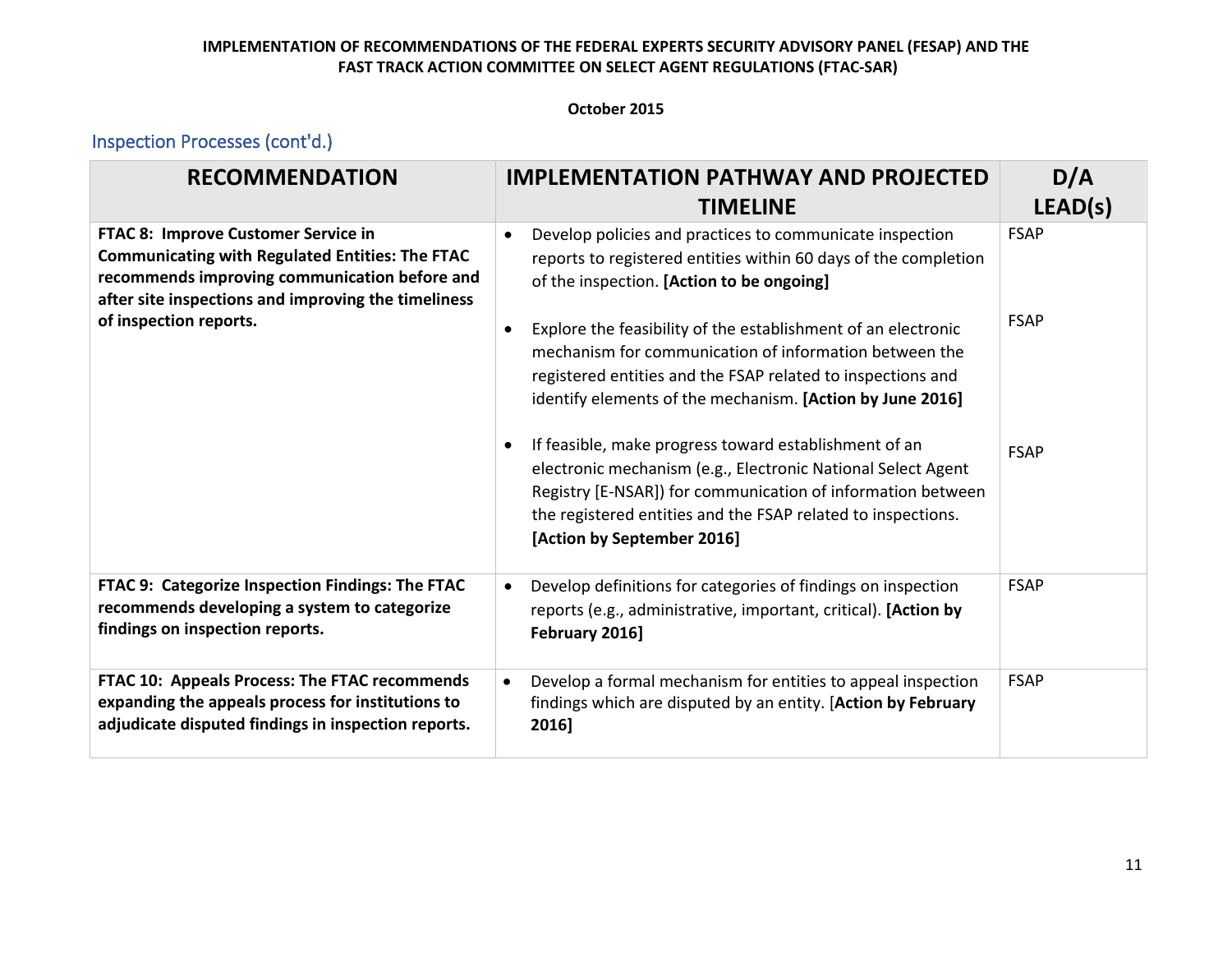#### **October 2015**

## Regulations and Guidelines

| <b>RECOMMENDATION</b>                                                                                                                                                                                                                                                                                                | <b>IMPLEMENTATION PATHWAY AND PROJECTED</b><br><b>TIMELINE</b>                                                                                                                                                                                                                                                                                 | D/A<br>LEAD(s) |
|----------------------------------------------------------------------------------------------------------------------------------------------------------------------------------------------------------------------------------------------------------------------------------------------------------------------|------------------------------------------------------------------------------------------------------------------------------------------------------------------------------------------------------------------------------------------------------------------------------------------------------------------------------------------------|----------------|
| FESAP 2.1: Add a specific requirement for the<br>documentation of the drills and exercises required<br>in sections 11 (Security), 12 (Biosafety), and 14<br>(Incident Response) of the current SAR.                                                                                                                  | The Federal Select Agent Program is incorporating this<br>$\bullet$<br>regulatory change in the biennial review Notice of Proposed<br>Rule. In practice, many registered entities already conduct this<br>activity but the regulation change will ensure this occurs with<br>all registered entities. [Proposed publication in Summer<br>2016] | <b>FSAP</b>    |
| FESAP 2.2: Add a specific requirement to section 15<br>(Training) to include how a trainee can access the<br>U.S. Department of Health and Human Services<br>(HHS) and U.S. Department of Agriculture (USDA)<br>Office of the Inspector General (OIG) Hotline to<br>anonymously report a safety or security concern. | The Federal Select Agent Program is incorporating this<br>regulatory change in the biennial review Notice of Proposed<br>Rule. [Proposed publication in Summer 2016]                                                                                                                                                                           | <b>FSAP</b>    |
| FESAP 2.3: Optimize guidance to address integration<br>of the Responsible Official (RO) with entity's<br>biosafety and biosecurity oversight committee(s).                                                                                                                                                           | The Federal Select Agent Program will incorporate this<br>guidance into the Responsible Official Resource Manual.<br>[Target completion by November 2015]                                                                                                                                                                                      | <b>FSAP</b>    |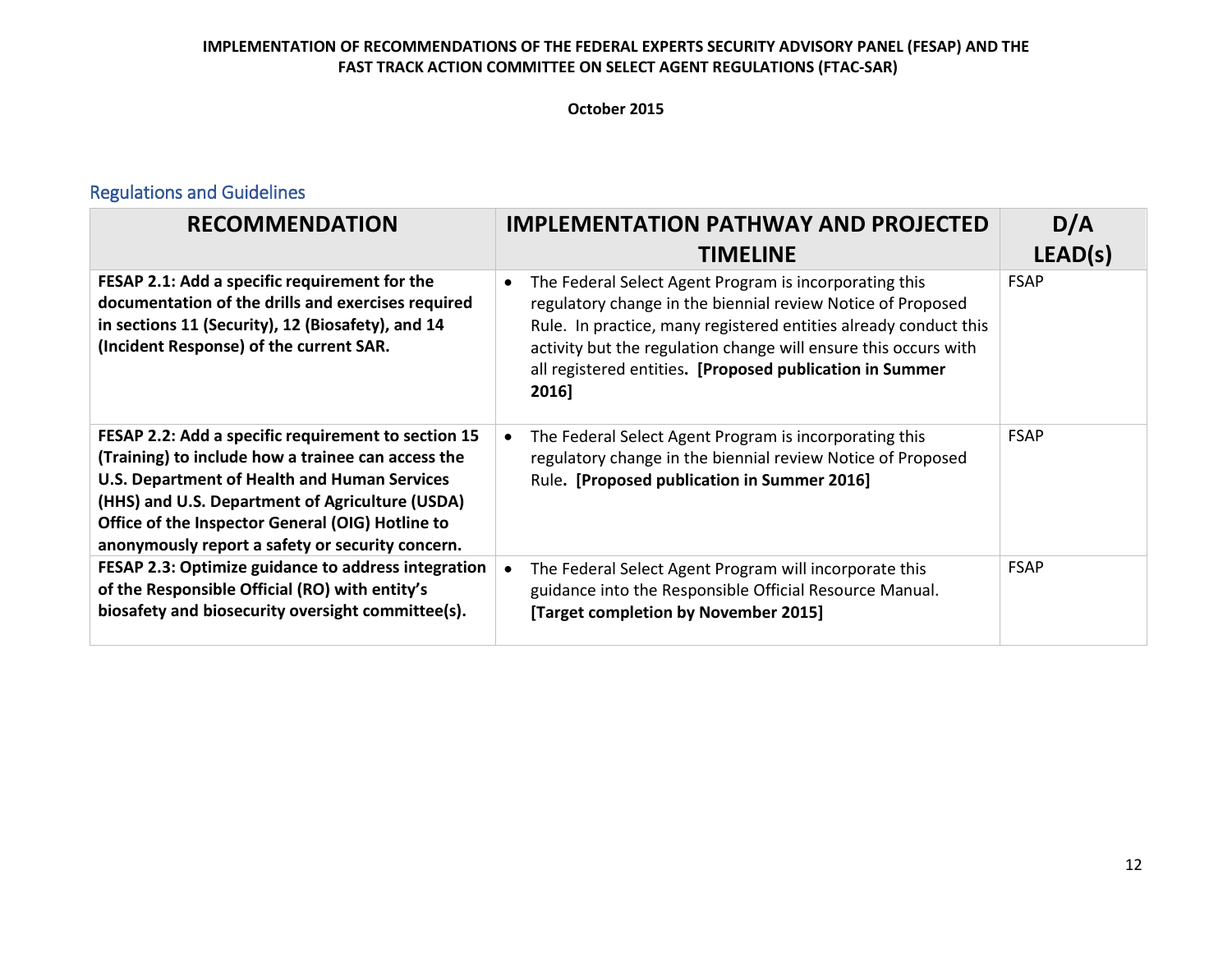#### **October 2015**

| <b>RECOMMENDATION</b>                                                                                                                                                                                                                                        | <b>IMPLEMENTATION PATHWAY AND PROJECTED</b>                                                                                                                                                                                                                                                                                                                                                                                                                                                                                                                                                                                                                                                                                                                                                                       | D/A                                               |
|--------------------------------------------------------------------------------------------------------------------------------------------------------------------------------------------------------------------------------------------------------------|-------------------------------------------------------------------------------------------------------------------------------------------------------------------------------------------------------------------------------------------------------------------------------------------------------------------------------------------------------------------------------------------------------------------------------------------------------------------------------------------------------------------------------------------------------------------------------------------------------------------------------------------------------------------------------------------------------------------------------------------------------------------------------------------------------------------|---------------------------------------------------|
|                                                                                                                                                                                                                                                              | <b>TIMELINE</b>                                                                                                                                                                                                                                                                                                                                                                                                                                                                                                                                                                                                                                                                                                                                                                                                   | LEAD(s)                                           |
| FESAP 2.4: Modify guidance documents to<br>recommend that the composition of the local<br>oversight committee(s) represent the breadth of<br>stakeholders involved in developing and<br>implementing institutional biosafety and<br>biocontainment programs. | Convene interagency group to review the requirements for<br>$\bullet$<br>various oversight committees in institutions that work with<br>BSAT and recommend modification of these guidelines to:<br>Ensure that committee membership includes<br>appropriate expertise and represents the breadth of<br>stakeholders responsible for the execution of the<br>biosafety and biocontainment programs at an<br>institution, with the NIH Guidelines for Research<br>Involving Recombinant or Synthetic Nucleic Acid<br>Molecules as a model.<br>- Ensure that effective communication and coordination<br>exists between these institutional committees, so that<br>the biocontainment labs have uniform and effective<br>oversight.<br>Consider incorporating community engagement.<br>[Action by November 30, 2015] | Lead: HHS; with<br>support from<br>DOD, USDA, DHS |
| FESAP 2.5: Improve guidance regarding working<br>stocks and inventory control.                                                                                                                                                                               | See Material Accountability section                                                                                                                                                                                                                                                                                                                                                                                                                                                                                                                                                                                                                                                                                                                                                                               |                                                   |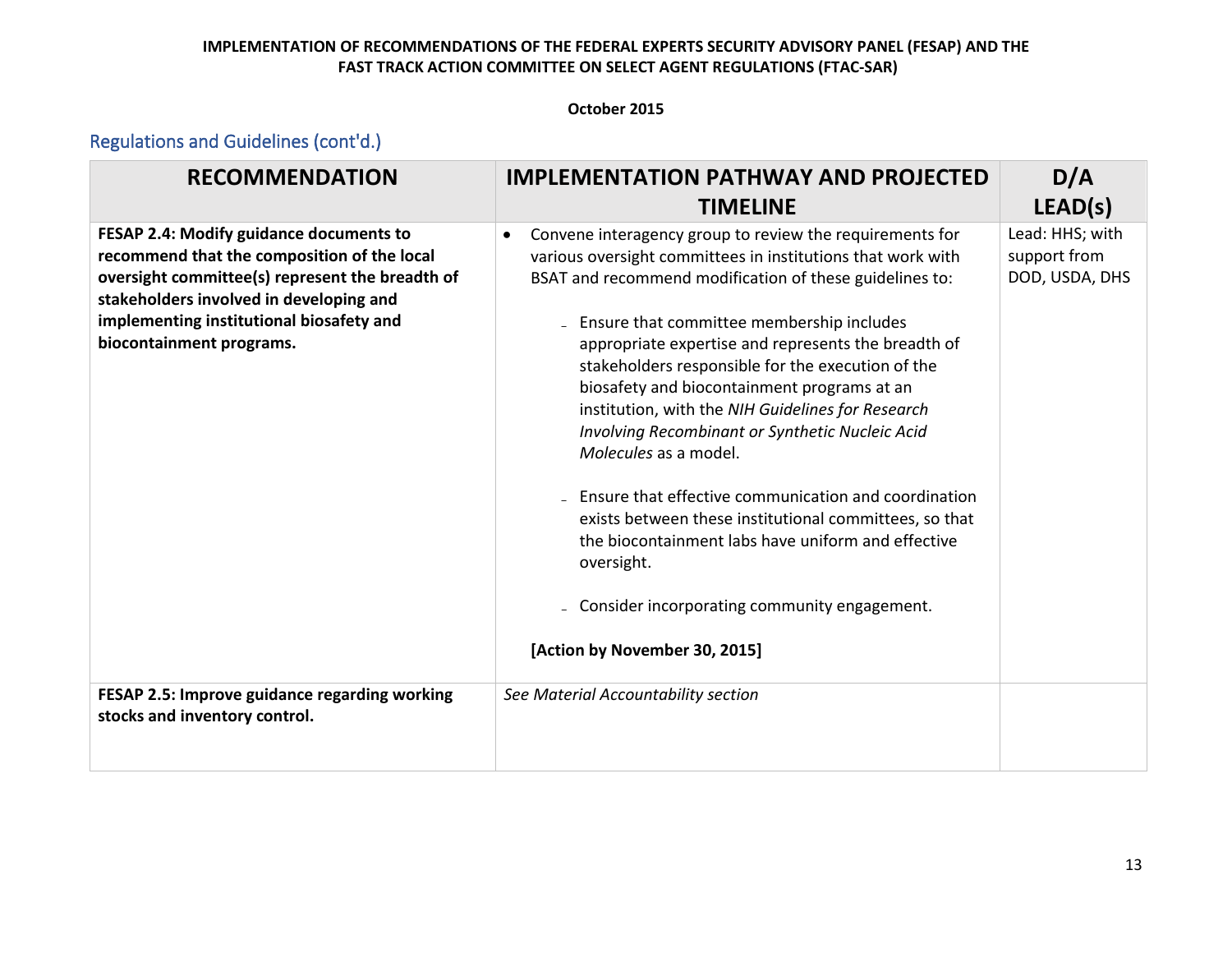#### **October 2015**

| <b>RECOMMENDATION</b>                                                                                                                                    | <b>IMPLEMENTATION PATHWAY AND PROJECTED</b><br><b>TIMELINE</b>                                                                                                                                                                                                                                                                                                                                                                                    | D/A<br>LEAD(s)                                     |
|----------------------------------------------------------------------------------------------------------------------------------------------------------|---------------------------------------------------------------------------------------------------------------------------------------------------------------------------------------------------------------------------------------------------------------------------------------------------------------------------------------------------------------------------------------------------------------------------------------------------|----------------------------------------------------|
| FESAP 2.6: Improve guidance for biosafety plans                                                                                                          | The Federal Select Agent Program has developed a template<br>for biosafety plans and will move forward to develop guidance<br>for creation of biosafety plans. In addition, the biosafety<br>section of the select agent regulations will be expanded to<br>specify required components of biosafety plans for registered<br>entities. Target completion date of the guidance March 2016.<br>[Target publication of proposed rule in Summer 2016] | <b>FSAP</b>                                        |
| FESAP 2.7: Amend guidance documents to suggest<br>that entities consider establishing policies on<br>maximum work hours for high containment<br>workers. | The Federal Select Agent Program will incorporate this<br>recommendation into its guidance for biosafety plans, which is<br>under development. [Target completion of the biosafety plan<br>guidance is March 2016]                                                                                                                                                                                                                                | <b>FSAP</b>                                        |
|                                                                                                                                                          | • HHS to coordinate with USDA, DOD, DHS and other D/A to<br>determine next steps to update the Biosafety in Microbiological<br>and Biomedical Laboratories. [Action by April 2016]                                                                                                                                                                                                                                                                | Lead: HHS with<br>USDA, DOD, DHS,<br>and other D/A |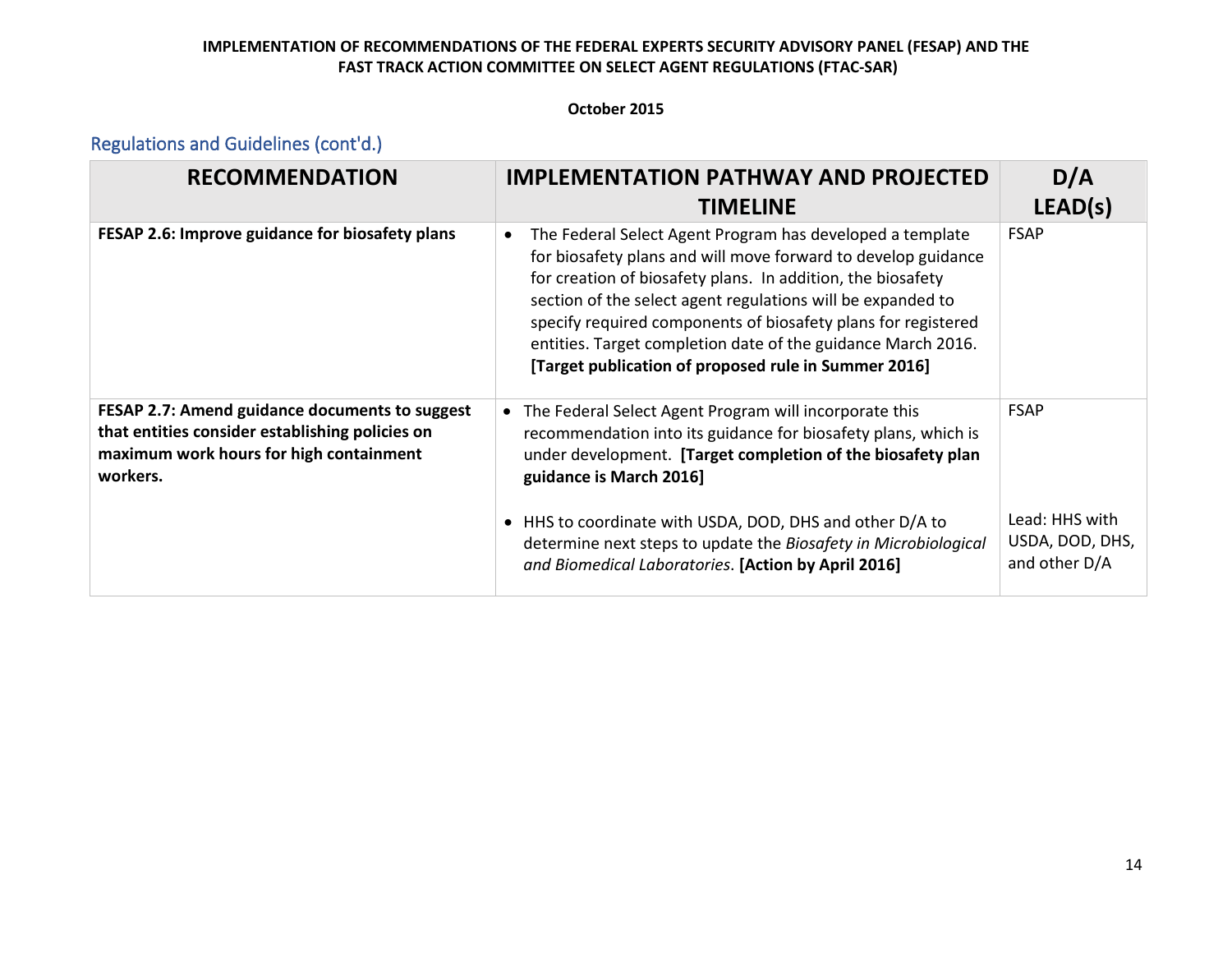#### **October 2015**

| <b>RECOMMENDATION</b>                                                                                                        | <b>IMPLEMENTATION PATHWAY AND PROJECTED</b>                                                                                                                                                                               | D/A          |
|------------------------------------------------------------------------------------------------------------------------------|---------------------------------------------------------------------------------------------------------------------------------------------------------------------------------------------------------------------------|--------------|
|                                                                                                                              | <b>TIMELINE</b>                                                                                                                                                                                                           | LEAD(s)      |
| FESAP 2.8: Support U.S. Occupational Safety and<br><b>Health Administration (OSHA) Infectious Diseases</b><br>(ID) Standard. | Discuss and identify awareness-raising activities and needs<br>related to OSHA's proposed and final ID rules. [Action by<br>January 2016]                                                                                 | <b>IBMWG</b> |
|                                                                                                                              | • Discuss development of an interagency listserv on infectious<br>disease topics relevant to the ID Rulemaking and discuss a list of<br>potential members to invite to join this ID listserv. [Action by<br>January 2016] |              |
|                                                                                                                              | • If recommended by the IBMWG, develop a strategic<br>communications and outreach plan. [Action by July 2016]                                                                                                             |              |
|                                                                                                                              | • If recommended by the IBMWG, develop outreach materials<br>(e.g., Frequently Asked Questions, fact sheet, etc.). [Action by<br>November 2016]                                                                           |              |
|                                                                                                                              | • Promote stakeholder awareness related to the publication of<br>the proposed rule related to the OSHA ID standard. [Action by<br>December 2016]                                                                          |              |
|                                                                                                                              | • Promote stakeholder awareness related to the publication of<br>the OSHA ID standard final rule. [Action anticipated by<br>December 2018]                                                                                |              |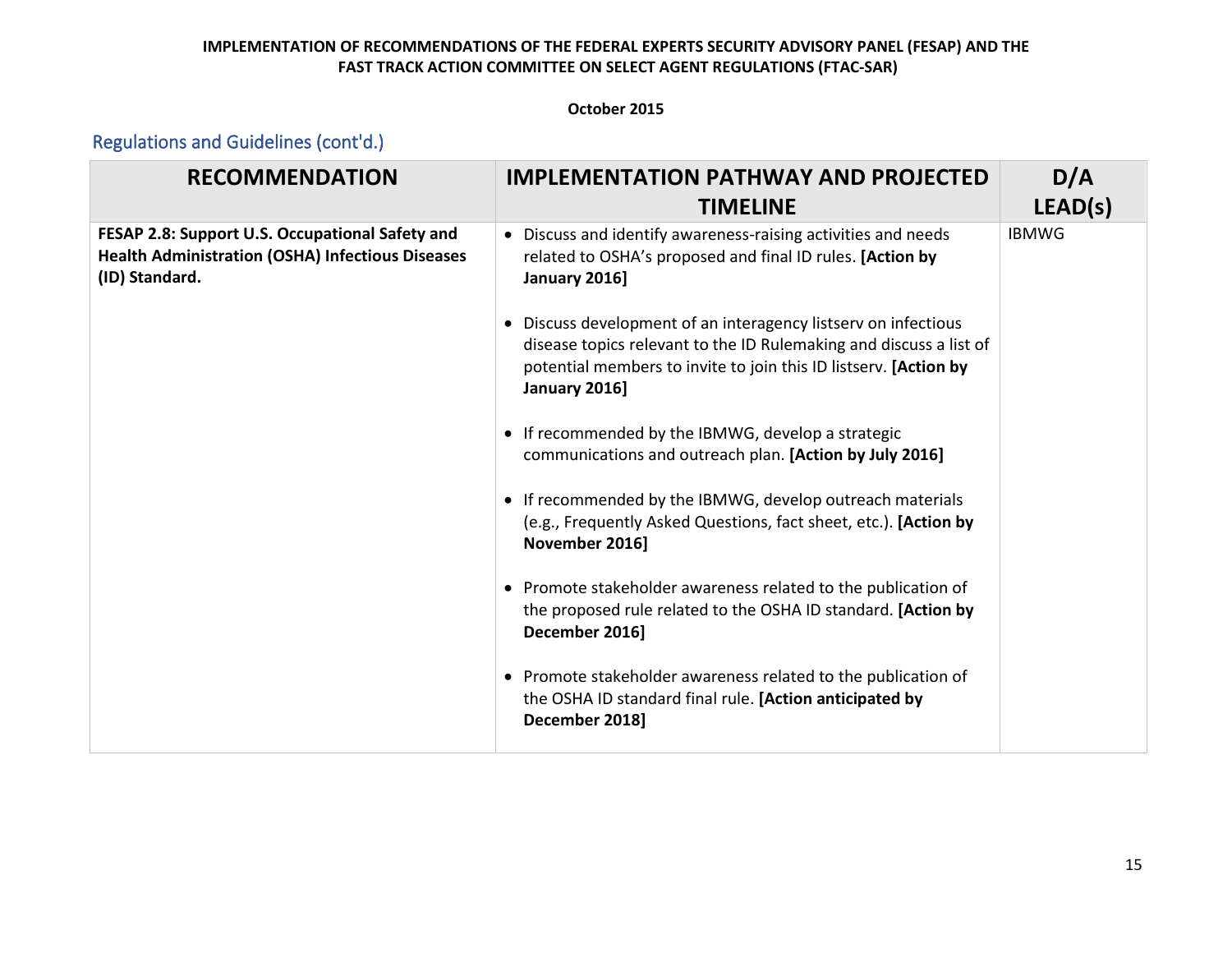#### **October 2015**

| <b>RECOMMENDATION</b>                                                                                                                                                                                                                                                                                              | <b>IMPLEMENTATION PATHWAY AND PROJECTED</b>                                                                                                                                                                                                                                                                         | D/A                                              |
|--------------------------------------------------------------------------------------------------------------------------------------------------------------------------------------------------------------------------------------------------------------------------------------------------------------------|---------------------------------------------------------------------------------------------------------------------------------------------------------------------------------------------------------------------------------------------------------------------------------------------------------------------|--------------------------------------------------|
|                                                                                                                                                                                                                                                                                                                    | <b>TIMELINE</b>                                                                                                                                                                                                                                                                                                     | LEAD(s)                                          |
| FTAC 1: Regulation Interpretations: The FTAC<br>recommends developing a formal mechanism for<br>issuing, publicizing, and accepting requests for<br>interpretations of the Select Agent Regulations                                                                                                                | • Consider development of a formal mechanism for accepting<br>and responding to requests related to interpretations of the<br>select agent regulations (SAR). [Action by January 2016]                                                                                                                              | <b>FSAP</b>                                      |
| (SAR).                                                                                                                                                                                                                                                                                                             | Implement formal mechanism, if supported, for accepting and<br>$\bullet$<br>responding to requests related to interpretations of the SAR.<br>[Action by June 2016]                                                                                                                                                  | <b>FSAP</b>                                      |
|                                                                                                                                                                                                                                                                                                                    | FSAP will publish interpretations of the SAR based on requests,<br>$\bullet$<br>as is necessary and appropriate. [Action to be ongoing]                                                                                                                                                                             | <b>FSAP</b>                                      |
| FTAC 4: Individual-based Security Risk Assessments:<br>The FTAC recommends that in the absence of<br>specific information indicating otherwise,<br>individuals who have been granted access to select<br>agents or toxins at one BSAT institution be able to<br>move to another BSAT institution without having to | Convene a working group to examine the desirability and<br>feasibility of transferring the Security Risk Assessment or SRA<br>determination from one entity to another entity in the absence<br>of disqualifying information and to craft language for Notice of<br>Proposed Rulemaking. [Action by September 2016] | Lead: FBI; with<br>support from<br>and HHS, USDA |
| wait for a new Security Risk Assessment.                                                                                                                                                                                                                                                                           | • If desirable and determined to be feasible, the FSAP will publish<br>Notice of Proposed Rulemaking (NPRM) that proposes specific<br>change to the regulations.                                                                                                                                                    | <b>FSAP</b>                                      |
| FTAC 5: Emergency Situations: The FTAC<br>recommends development of a mechanism to<br>expedite approvals or to relax Federal Select Agent<br>Program (FSAP) requirements in response to time-                                                                                                                      | Convene a working group to examine the need for additional<br>exemption processes in emergency situations. [Action by<br>November 2016]                                                                                                                                                                             | <b>FSAP</b>                                      |
| urgent emergency situations.                                                                                                                                                                                                                                                                                       | Determine what statutory adjustments may be needed to<br>$\bullet$<br>provide more flexibility in the emergency exemptions. [Action<br>by January 2016]                                                                                                                                                             | <b>FSAP</b>                                      |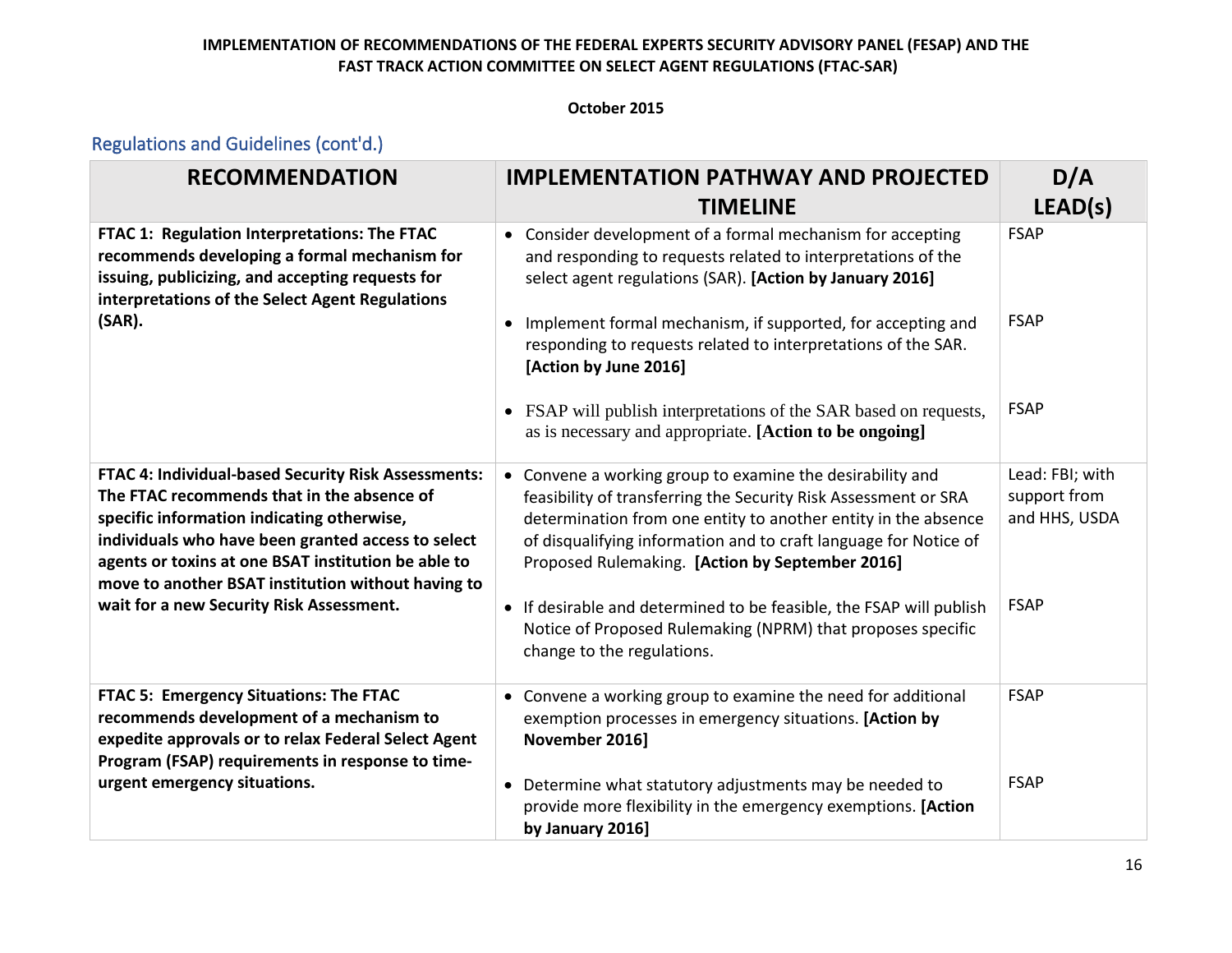#### **October 2015**

| <b>RECOMMENDATION</b>                                                                                                                                            | <b>IMPLEMENTATION PATHWAY AND PROJECTED</b>                                                                                        | D/A        |
|------------------------------------------------------------------------------------------------------------------------------------------------------------------|------------------------------------------------------------------------------------------------------------------------------------|------------|
|                                                                                                                                                                  | <b>TIMELINE</b>                                                                                                                    | LEAD(s)    |
| FTAC 13: Guidance for Customs Inspectors: The<br>FTAC recommends providing better training and<br>guidance for customs inspectors who process BSAT<br>shipments. | Develop guidance targeted for customs inspectors related to<br>$\bullet$<br>the select agent regulations. [Action by January 2016] | DHS, FSAP  |
|                                                                                                                                                                  | Train customs inspectors. [Action to be ongoing]<br>$\bullet$                                                                      | <b>DHS</b> |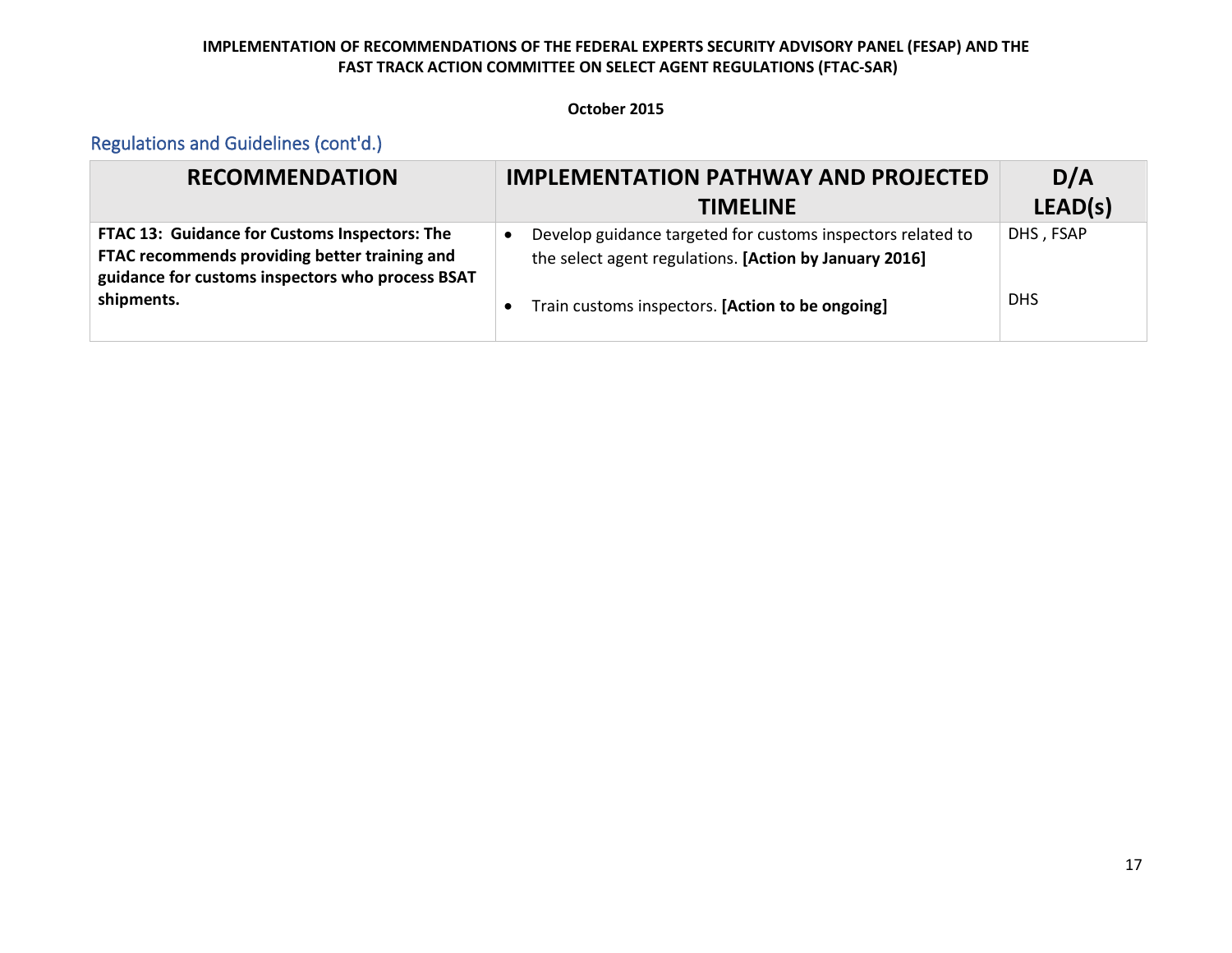#### **October 2015**

Identification of an Approach to Determine the Appropriate Number of High-Containment U.S. Laboratories Required to Possess, Use, or Transfer Biological Select Agents and Toxins

| <b>RECOMMENDATION</b>                             | <b>IMPLEMENTATION PATHWAY AND PROJECTED</b>                                                                                                                                                 | D/A             |
|---------------------------------------------------|---------------------------------------------------------------------------------------------------------------------------------------------------------------------------------------------|-----------------|
|                                                   | <b>TIMELINE</b>                                                                                                                                                                             | LEAD(s)         |
| FESAP: The approach recommended is a three        | The IPC endorsed the approach recommended by the FESAP to<br>$\bullet$                                                                                                                      |                 |
| phase process characterized by Federal assessment | determine the appropriate number of high containment U.S.                                                                                                                                   |                 |
| (Phase I), external review (Phase II), and        | laboratories required to possess, use, or transfer BSAT. The                                                                                                                                |                 |
| consideration of the recommendations of the       | IPC approved implementation for all three phases of the                                                                                                                                     |                 |
| external non-Federal review by the U.S.           | recommended approach, including an external review that                                                                                                                                     |                 |
| Government (USG) (Phase III). The proposed three- | involves public stakeholders. The IPC discussed next steps to                                                                                                                               |                 |
| phase process will include the development of a   | develop criteria for a review, which will take into account                                                                                                                                 |                 |
| 'best practices checklist' for departments and    | preparedness, safety, security, and research needs, as well as                                                                                                                              |                 |
| agencies to follow when they are considering the  | the U.S. international posture on this issue.                                                                                                                                               |                 |
| need to modify existing high and maximum          |                                                                                                                                                                                             |                 |
| containment laboratory space capacity.            | The FESAP will determine timeline to begin Phase One.                                                                                                                                       | <b>FESAP</b>    |
|                                                   | [Action by October 1, 2015]                                                                                                                                                                 |                 |
|                                                   | HHS, USDA, and DHS, in conjunction with OSTP and NSC                                                                                                                                        | HHS, USDA, DHS, |
|                                                   | staff, will convene a working group to oversee next steps                                                                                                                                   | OSTP, NSC       |
|                                                   | and schedule first meeting. [Action by October 1, 2015]                                                                                                                                     |                 |
|                                                   | State/ISN will factor in best practices from the U.S. policy, "Guiding<br>Principles and Assessment Process Related to the Provision of<br>Biocontainment Facilities to Foreign Countries." | State/ISN       |